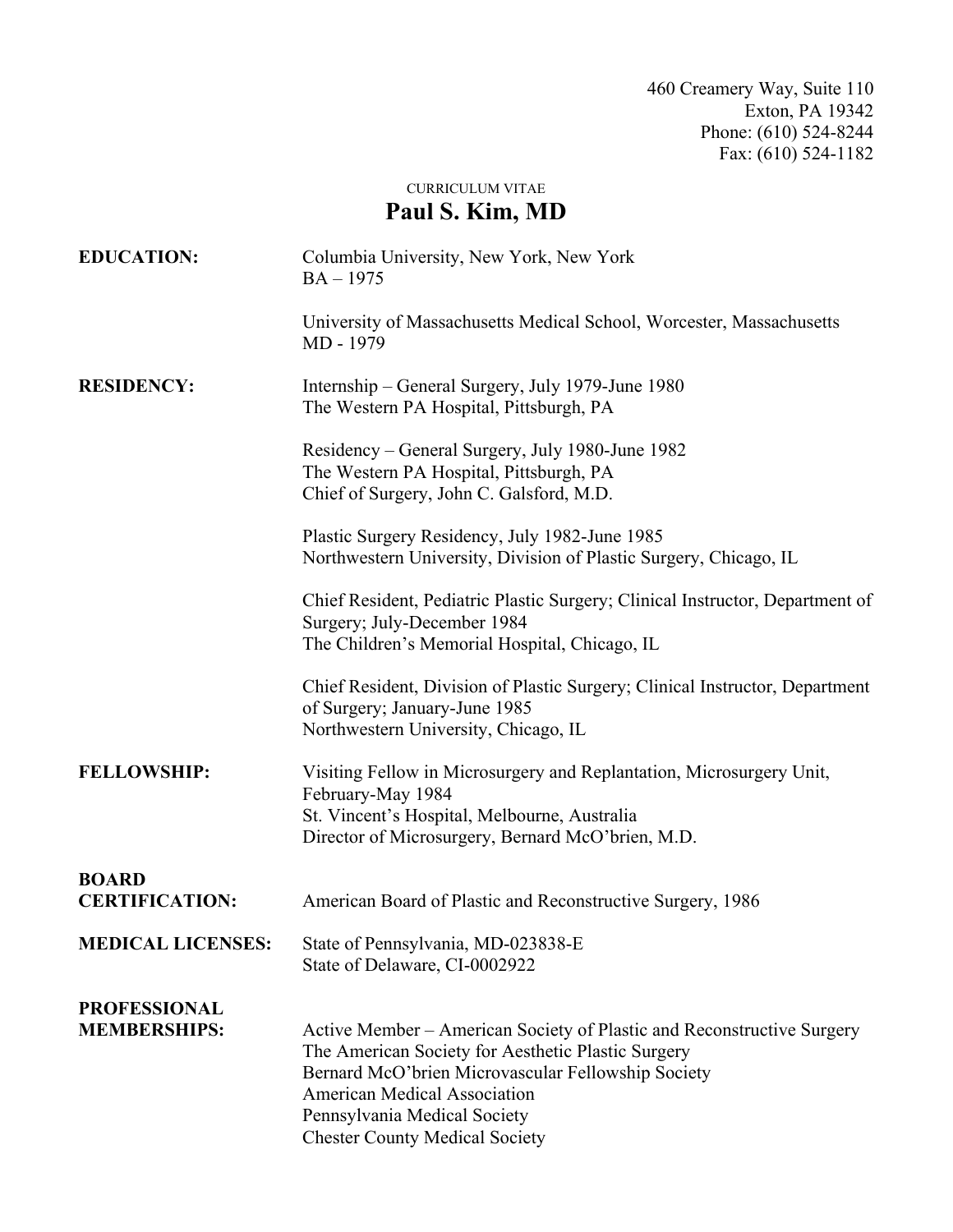|                      | <b>International Society of Hair Restoration Surgery</b>                                                                                                                                                                                                                                                                                                                                                                                                                                           |
|----------------------|----------------------------------------------------------------------------------------------------------------------------------------------------------------------------------------------------------------------------------------------------------------------------------------------------------------------------------------------------------------------------------------------------------------------------------------------------------------------------------------------------|
| <b>AWARDS:</b>       | Voted one of Philadelphia's "TOP DOC" in Plastic and Reconstructive<br>Surgery by Philadelphia Magazine 1992-2002                                                                                                                                                                                                                                                                                                                                                                                  |
|                      | Physician's Recognition Award, American Medical Association                                                                                                                                                                                                                                                                                                                                                                                                                                        |
|                      | First Prize, American College of Surgeons, Southwestern PA Chapter.<br>Annual Resident's Day<br>Pittsburgh, PA, November 11, 1981<br>"Stevens-Johnson Syndrome Treatment Protocol"                                                                                                                                                                                                                                                                                                                 |
|                      | First Prize, Best Clinical Research, Department of Surgery Annual Meeting<br>Northwestern University, Chicago, IL, June 7, 1985<br>"Vascular Anatomy of Dorsal Thoracic Fascia and Its Potential Uses"                                                                                                                                                                                                                                                                                             |
|                      | First Prize, Best Presentation, American Society of Plastic Surgery, Chicago<br>Chapter<br>Chicago, IL, June 14, 1985<br>"Clinical Application of Dorsal Thoracic Fascia and Its Significance to<br>Scapular Parascapular Flaps"                                                                                                                                                                                                                                                                   |
| <b>HOSPITAL</b>      |                                                                                                                                                                                                                                                                                                                                                                                                                                                                                                    |
| <b>AFFILIATIONS:</b> | Brandywine Hospital, Coatesville, PA, Chief of Plastic Surgery, Chief of<br>Maxillofacial Surgery<br>Chester County Hospital, West Chester, PA, Attending Chief of Plastic<br>Surgery<br>Paoli Memorial Hospital, Paoli, PA, Attending<br>Pottstown Memorial Medical Center, Pottstown, PA, Courtesy<br>Alfred I. Dupont Institute, Wilmington, DE, Courtesy/Consulting<br>Bryn Mawr Rehab, Malvern, PA, Courtesy/Consulting<br>Southern Chester County Medical Center, Jennersville, PA, Courtesy |
| <b>PUBLICATIONS:</b> | Kim, P., Kim, D., Wingate, G., "Technique for Isolating Ruptured Extensor<br>Pollicis Longus Tendon". Plastic and Reconstructive Surgery                                                                                                                                                                                                                                                                                                                                                           |
|                      | Kim, P., Kim, D., Wingate, G., "Protecting Hand Splints". Plastic and<br>Reconstructive Surgery 106:5, 1220, 2000                                                                                                                                                                                                                                                                                                                                                                                  |
|                      | Kim, P., Kim, D., Wingate, G., "Tissue Adhesives". Plastic and<br>Reconstructive Surgery 106:5, 1226, 2000                                                                                                                                                                                                                                                                                                                                                                                         |
|                      | Kim, P., Kim, D., Wingate, G., Morris, R., "Easy Pinning: A New<br>Technique for Phalangeal Fixation". Plastic and Reconstructive<br>Surgery: Vol 103(4): 1329-1330; 1999                                                                                                                                                                                                                                                                                                                          |
|                      | Kim, P., Kim, D., Wingate, G., "Ligament Reconstruction Tendon<br>Interposition". Plastic and Reconstructive Surgery: Vol 2(2): 578;<br>1998                                                                                                                                                                                                                                                                                                                                                       |